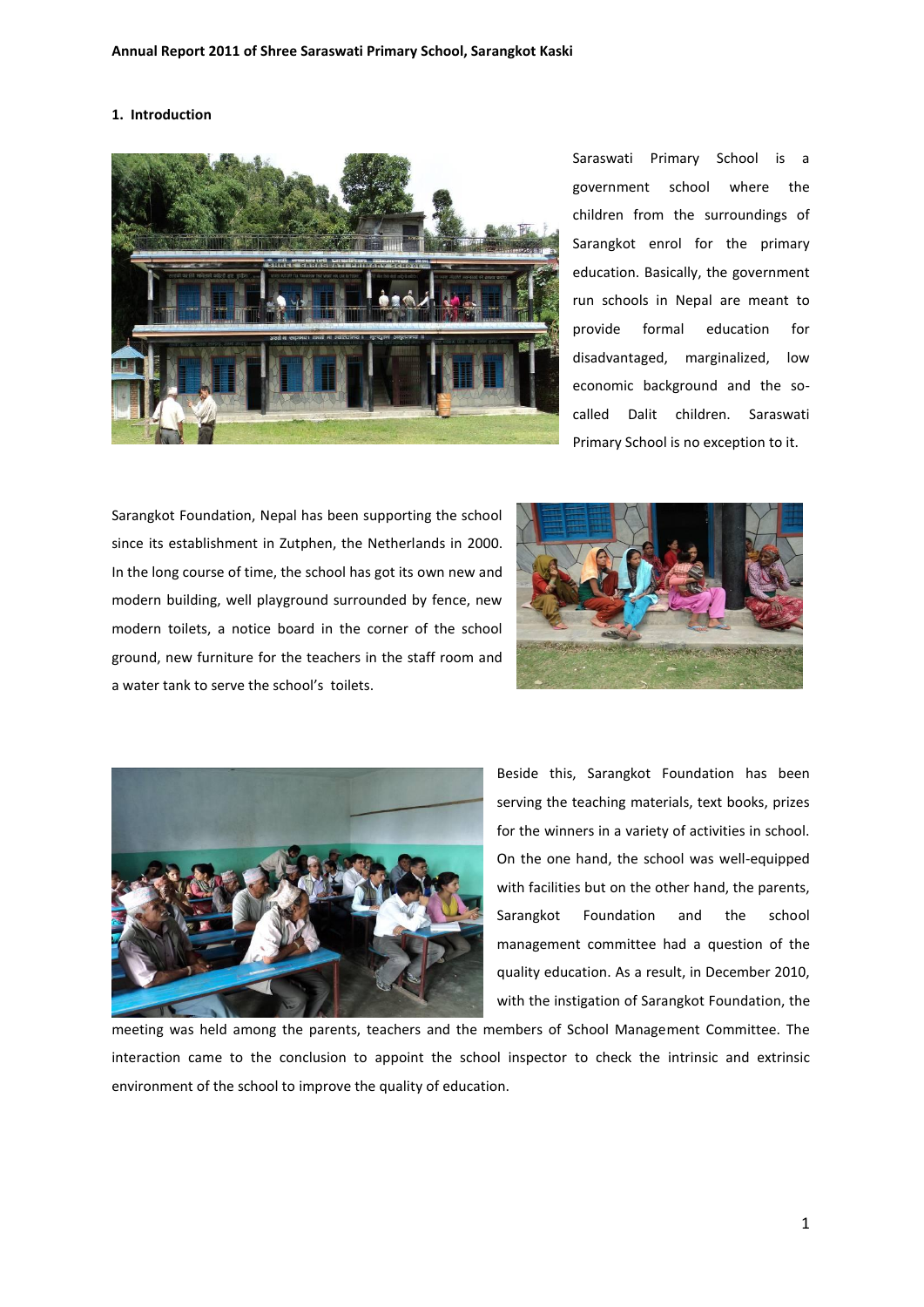### 2. **Problems of Shree Saraswati Primary School**

Although the school has a good building with sufficient furniture for the children, the school has a number of challenges. Some of them are given below:

- 1. The teaching learning activities were completely based on Nepali Text-Books.
- 2. Extra-curricular and co-curricular activities were hardly organized in school regularly.
- 3. The school did not have its work calendar to run the activities smoothly.
- 4. Most of the children in school wouldn't wear school uniform dress.
- 5. School's regular exams and tests would be held in a traditional ways i.e. writing the questions on blackboard.
- 6. The participation of children in extra-curricular activities was quite less and the children wouldn't get positive reinforcement and prizes immediately after the programs.
- 7. The regularity of teachers in schools would hardly be checked and it was one of the main issues of the school.
- 8. The hygiene and cleanliness of children and the neat and clean environment of the school was the main concern of the school.
- 9. Some of the children were even deprived of note books and pencils for their learning.
- 10. Drawing and colouring classes were felt essential for children in school.
- 11. The numbers of children in school were not sufficient in proportion to the classes.
- 12. Inter-schools programs were the need to check and compare the quality of education among schools.
- 13. Teachers of SSS needed a support from the trainer of English language to teach in English.
- 14. Lack of sharing and co-ordination between parents and teachers.
- 15. Students would hardly go to the library to read a number of reference books.

### **3. Steps taken for Reformation and Changes**

With the beginning of 2011, the school has undergone a number of changes.

1. To run school's plan smoothly and conduct extra-curricular activities which are considered to be the intrinsic part of the educational endeavours in school, the school implemented its own work calendar for the academic session 2068 (2011/12). Extra-curricular and cocurricular activities and academic programmes are now considered complementary to each



other as both deserve equal weight and emphasis in the total program of the school. Now, we have realized that the various activities in the school so far have helped in the development of valuable attitudes and qualities among our children.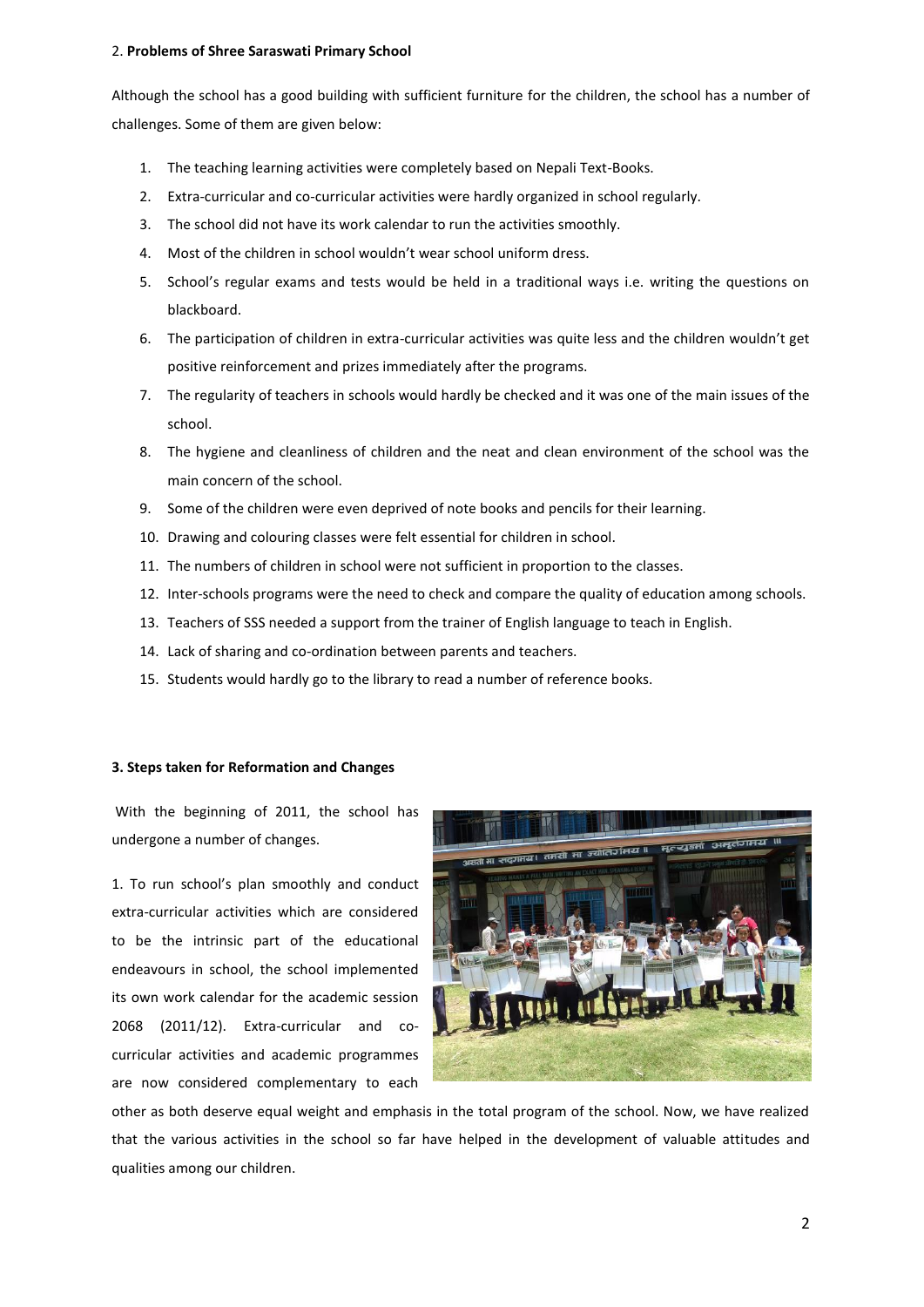2. In January 2011, two sessions training and workshop program for the teachers regarding the teaching learning activities focussing on Primary Children were held in school. An expert and child psychologist Dr Gehendra Man Udas helped to give the training sessions to the teachers on the topic of 'Professionalism and Child Psychology in Teaching' which became remarkably fruitful for the teachers for their profession.



3. On the demand of parents and local people, the school made the children wear school's uniform dress with neck-tie. Now, the children wear school's uniform dress with necktie regularly. The school uniform dress has bridged the gap between different economic backgrounds of children.



4. To compete with the need of time, the school prescribed the English text books from class Nursery to Five. At present, the teaching activities in school are in bilingual i.e. English and Nepali. Moreover, all the children have now access to English text-books, note books and pencils.



5. In addition to the school's teaching learning activities, the school has been focussing on school's cleaning programmes and students' personal hygiene. At present, the environment of school and personal hygiene and cleanliness of children have been improved significantly.

6. The regular interaction among teachers regarding methods and approaches of teaching in English has benefited not only the students but also the teachers.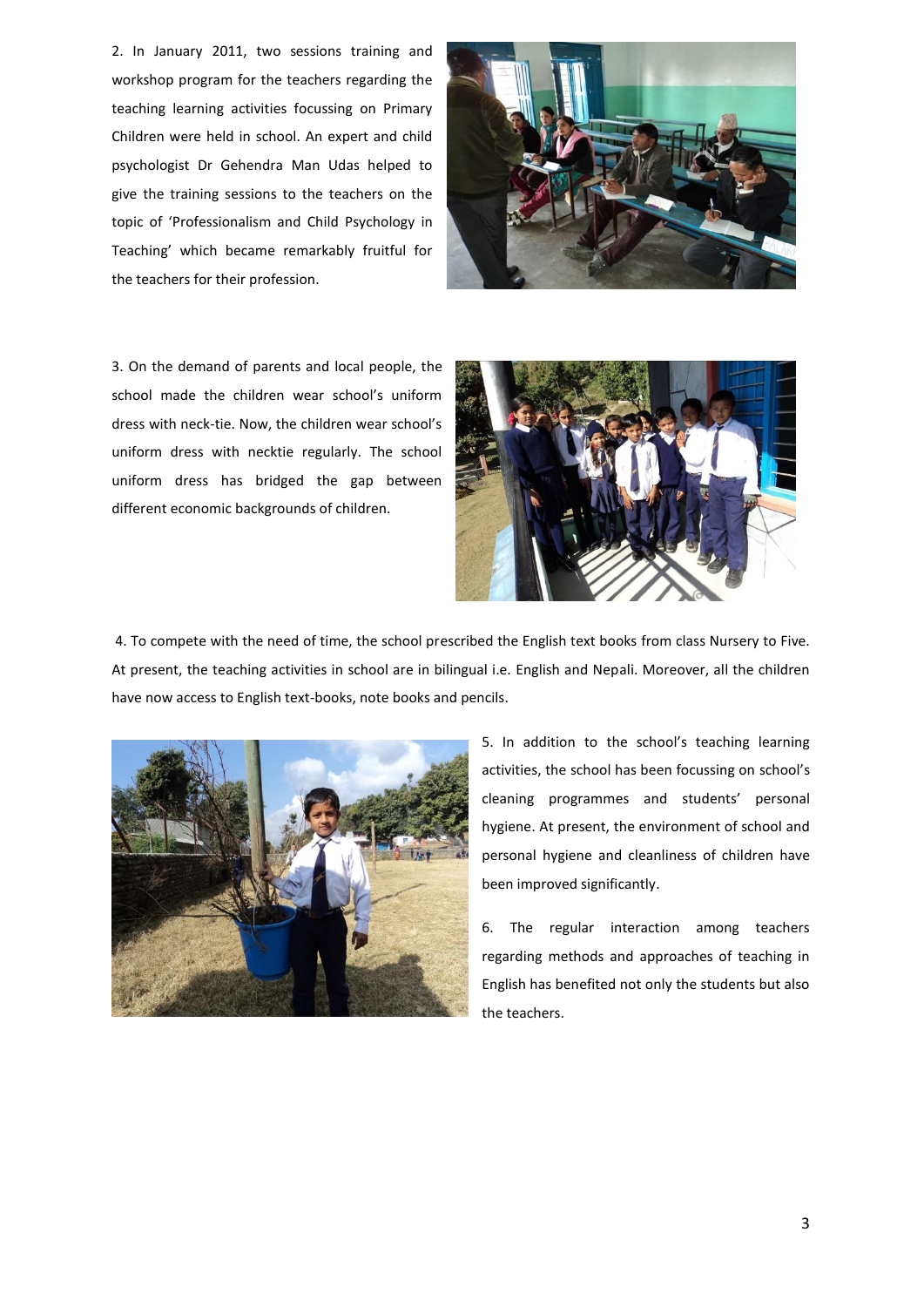7. In October 2011, the notice board in the corner of the school ground has been made and that has served the information and important notices of activities to know what kinds of activities are being held and are going to be held in school.

. 8. The school has been carrying out the work calendar for the session of 2068 (2011/12) to run the school's activities smoothly. In connection with the activities, the school has been giving away the prizes for the winners immediately to elicit their hidden talents after the activities are held to encourage the students.

9. Students have been involving in drawing and colouring classes with the teachers which have helped them to explore their imaginations and improve their handwritings.

10. The school this year organized the picnic program outside the school.







11. The regular inspection in school has improved the teaching learning activities smoothly and regularly.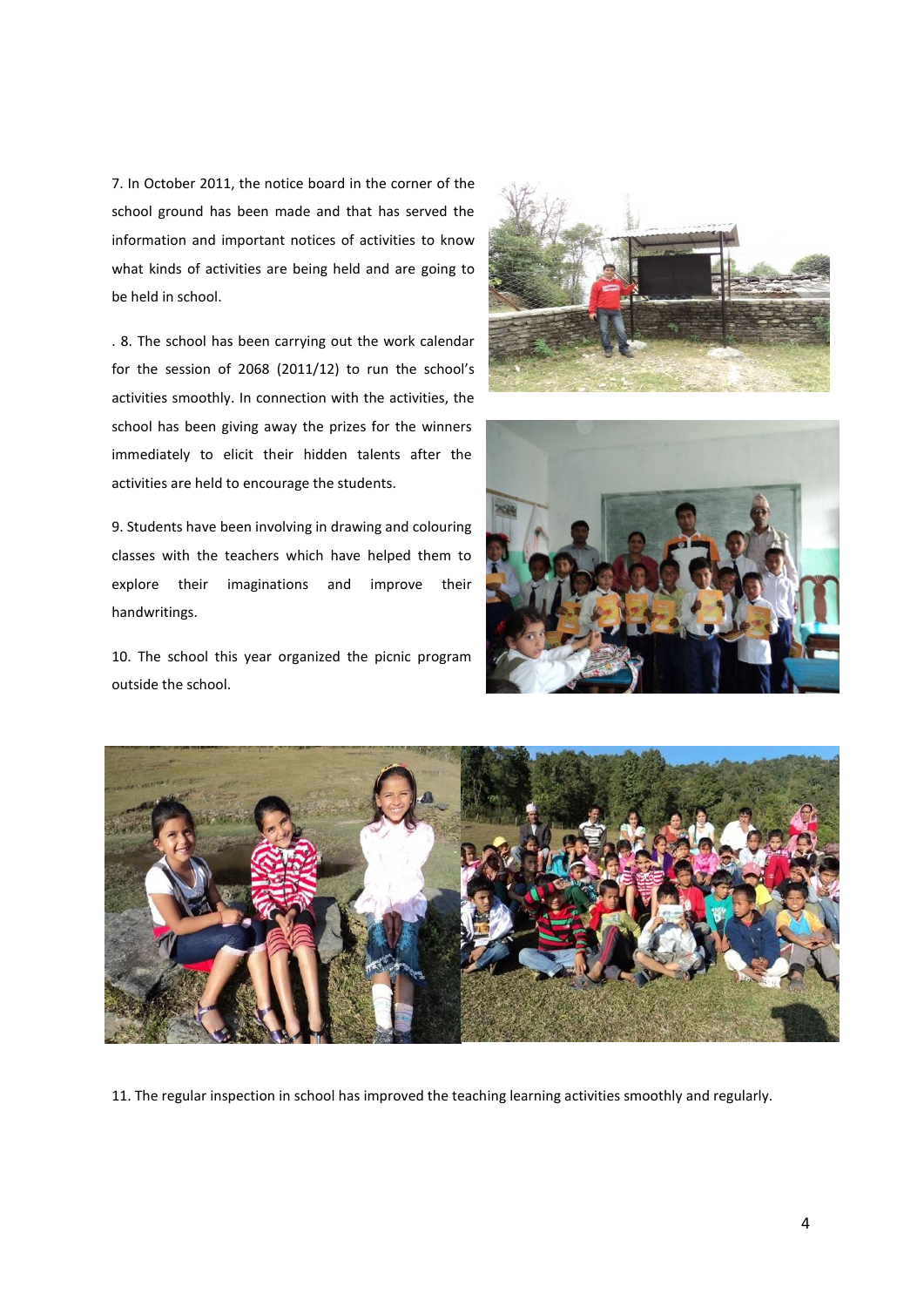# **4. Activities in School**

During this year, the school conducted three academic tests. The school managed the exam stationery and printing question papers with the help of Sarangkot Foundation.

A list of the extra-curricular activities held during the academic session 2068(2011-12) is presented below.

- 1) Handwriting Competition (Nepali and English)
- 2) Quiz Contest
- 3) Spelling Contest
- 4) Essay and Paragraph Writing Competition
- 5) Speech Competition
- 6) Football Competition
- 7) Athletics
- 8) Drawing Competition etc

# **5. Financial Report**

For the Period of December 2010 until December 2011:

| <b>Particulars</b>                              | <b>Amounts (NRs)</b> |
|-------------------------------------------------|----------------------|
| Salary Inspector (13 months)                    | 2,60,000             |
| Stay and travelling costs Inspector (13 months) | 1,30,000             |
| Exam Expenditure                                | 32,000               |
| Stationary                                      | 14,000               |
| Textbooks                                       | 22,000               |
| <b>Ref Books for Teachers</b>                   | 12,00                |
| Teachers' Training                              | 15,000               |
| Calendar                                        | 24,000               |
| Notice Board                                    | 10,000               |
| <b>First Aid Box</b>                            | 1,000                |
| Hygiene and Clean Expenditure                   | 35,00                |
| Photos                                          | 1,000                |
| Academic and Extra-curricular Prizes            | 28,000               |
| Miscellaneous                                   | 15,000               |
| <b>Total Expenditure</b>                        | 5,56,700             |